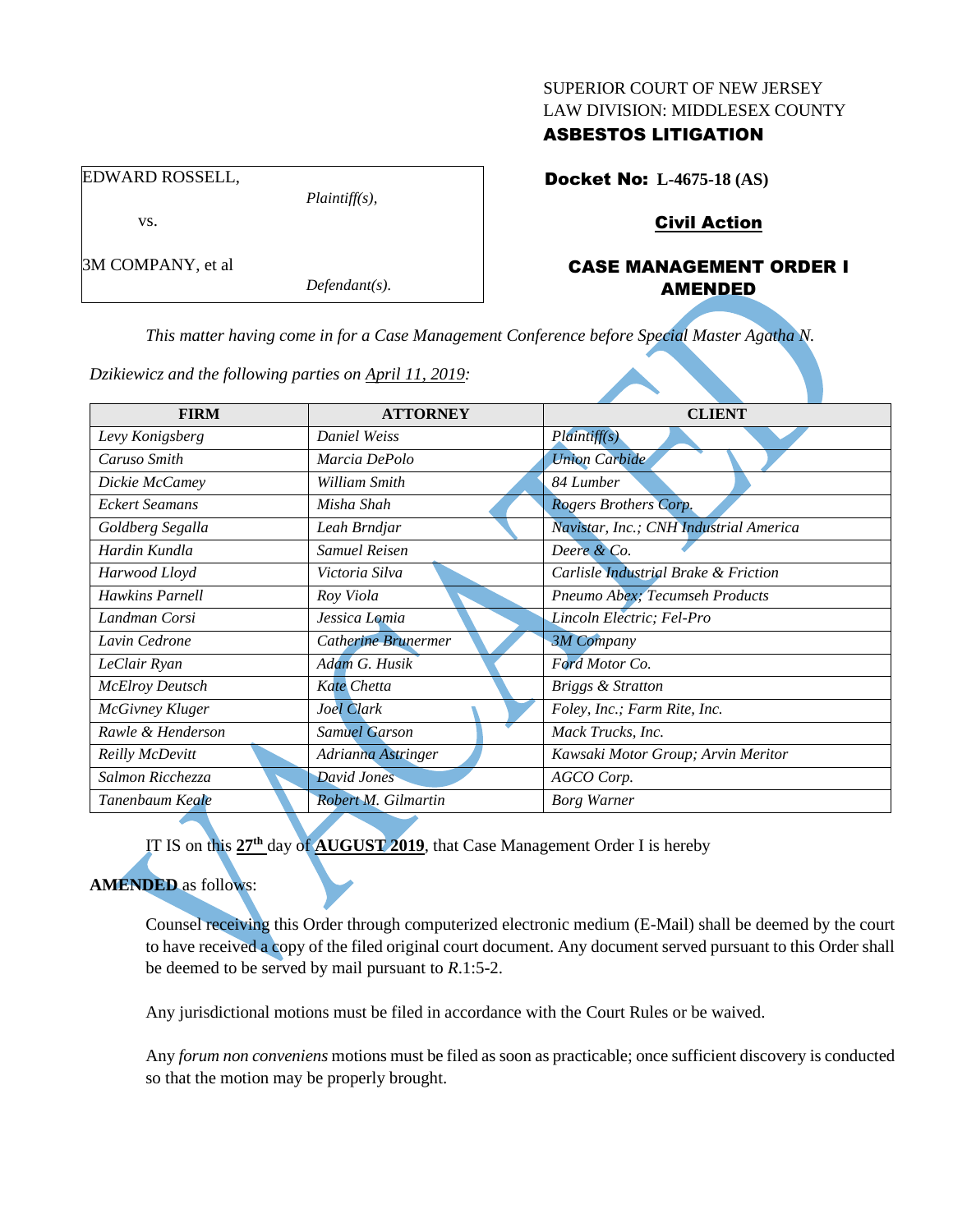# **DISCOVERY**

- September 9, 2019 Fact discovery, including depositions, shall be completed by this date. Plaintiff's counsel shall contact the Special Master within one week of this deadline if all fact discovery is not completed.
- September 9, 2019 Depositions of corporate representatives shall be completed by this date.

joinder in an expert medical defense by this date.

#### **EARLY SETTLEMENT**

December 9, 2019 Settlement demands shall be served on all counsel and the Special Master by this date.

### **MEDICAL EXPERT REPORT**

| October 21, 2019  | Plaintiff shall serve medical expert reports by this date.                                        |
|-------------------|---------------------------------------------------------------------------------------------------|
| October 21, 2019  | Upon request by defense counsel, plaintiff is to arrange for the transfer of pathology specimens  |
|                   | and x-rays, if any, by this date.                                                                 |
| December 31, 2019 | Defendants shall identify its medical experts and serve medical reports, if any, by this date. In |
|                   | addition, defendants shall notify plaintiff's counsel (as well as all counsel of record) of a     |

#### **LIABILITY EXPERT REPORTS**

- October 21, 2019 Plaintiff shall identify its liability experts and serve liability expert reports by this date or waive any opportunity to rely on liability expert testimony.
- December 31, 2019 Defendants shall identify its liability experts and serve liability expert reports, if any, by this date or waive any opportunity to rely on liability expert testimony.

### **SUMMARY JUDGMENT MOTION PRACTICE**

- October 11, 2019 Plaintiff's counsel shall advise, in writing, of intent not to oppose motions by this date.
- October 25, 2019 Summary judgment motions shall be filed no later than this date.
- November 22, 2019 Last return date for summary judgment motions.

# **ECONOMIST EXPERT REPORTS**

- October 21, 2019 Plaintiff shall identify its expert economists and serve expert economist report(s), if any, by this date or waive any opportunity to rely on economic expert testimony.
- December 31, 2019 Defendants shall identify its expert economists and serve expert economist report(s), if any, by this date or waive any opportunity to rely on economic expert testimony.

#### **EXPERT DEPOSITIONS**

January 31, 2020 Expert depositions shall be completed by this date. To the extent that plaintiff and defendant generic experts have been deposed before, the parties seeking that deposition in this case must file an application before the Special Master and demonstrate the necessity for that deposition.

 $\_$  , and the set of the set of the set of the set of the set of the set of the set of the set of the set of the set of the set of the set of the set of the set of the set of the set of the set of the set of the set of th